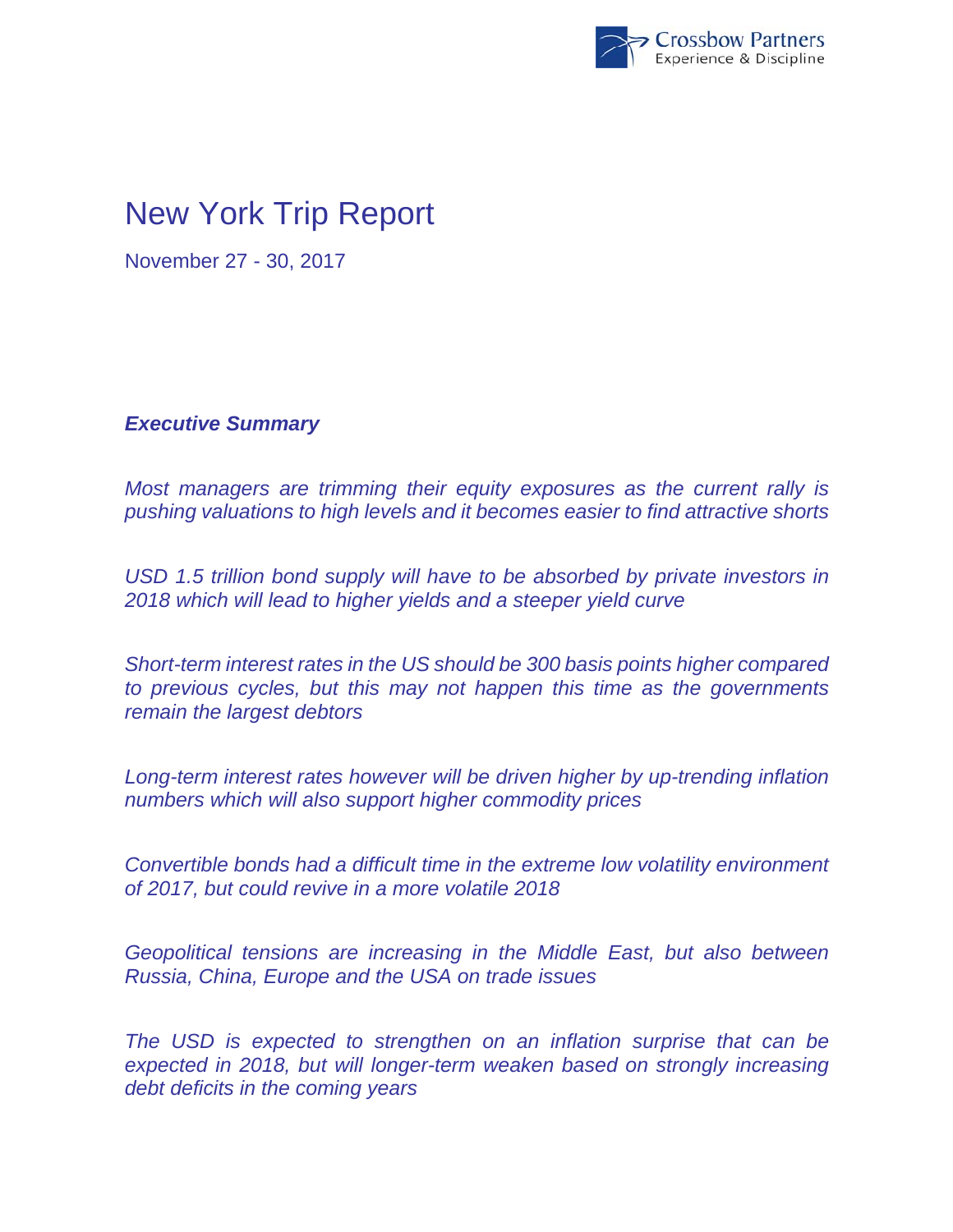

## **Equity Market Outlook**

There is an intense debate whether equity markets can keep going up based on easy money, the US tax reform, deregulation, infrastructure projects, and technological achievements that will change the world. As outlined in our special market report in January, we are of the opinion that several risks have increased over the past year which will ultimately lead to a fixed income and equity market correction.

This opinion is also shared by some of the most successful money managers. According to the Warren Buffett indicator, equity markets are expensive in comparison to the US economic power. But also Ray Dalio from Bridgewater, the world's largest hedge fund, and Paul Tudor Jones, founder and manager of one the most famous macro hedge funds, are turning more cautious.

### **The "Warren Buffet Indicator"**

The indicator measures the US market capitalisation over the US GDP. The relationship between the value of the equity market compared to the value of goods and services produced by the US economy gives an indication whether market performance is ahead of the real economy or vice versa. We are back at the all-time high of 137% in 1999.



Based to historical data, the US stock market is positioned for an average annualized return of -2.1% over the next 8 years. This includes the returns from the dividends, currently yielding at 1.76% per annum.

#### **Tudor Investment Corporation**

Hedge fund billionaire Paul Tudor Jones, who called the October 1987 crash, believes markets are in a dangerous financial bubble thanks to Federal Reserve's "obsession" with